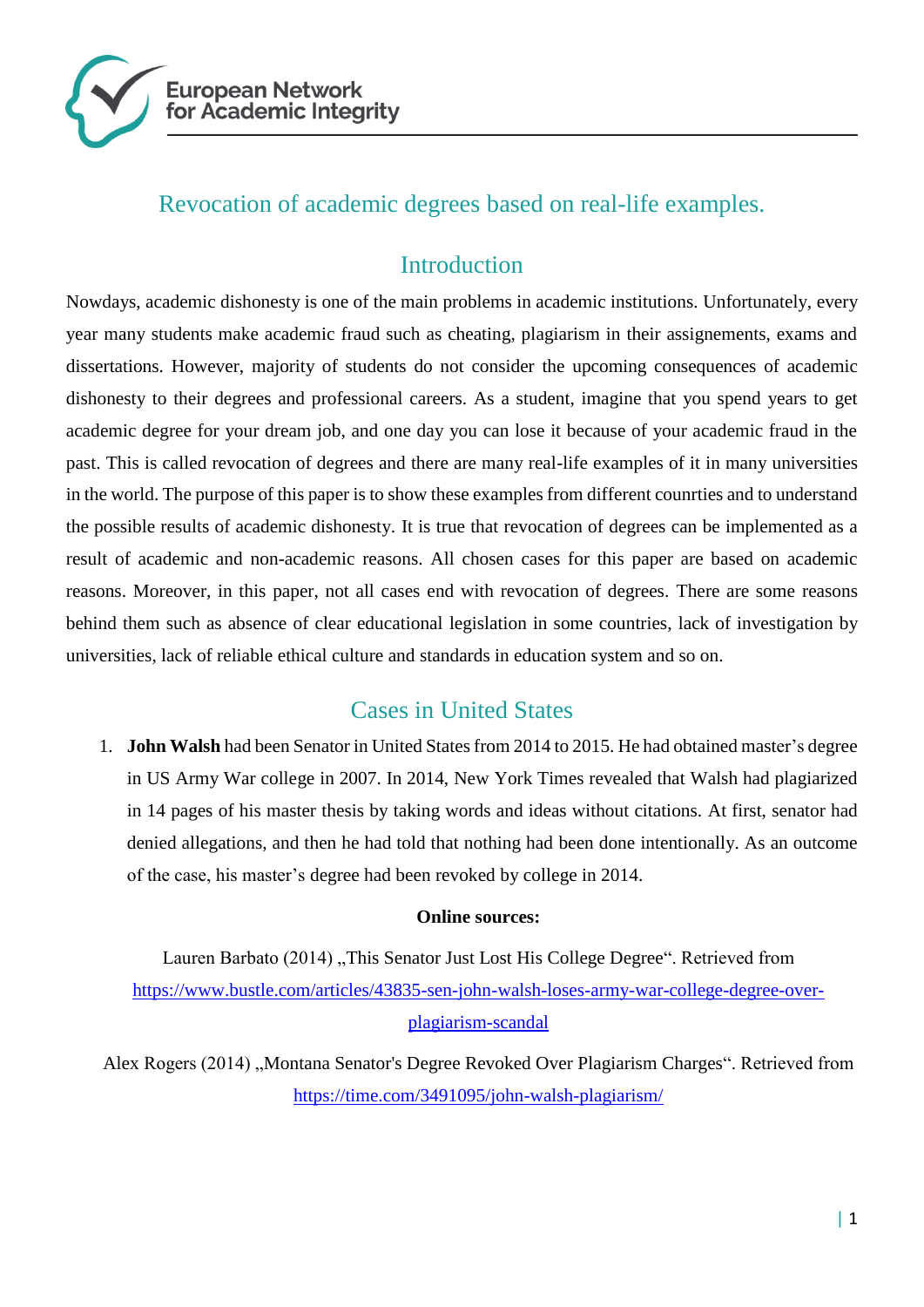

2. **Suvi Orr** is a resercher who received her PhD in the field of chemistry in 2008 at University of Texas. However, in 2012 and 2014, university decided to revoke her degree (two times) due to the falsified data in the research. Orr sued the university in 2014. According to the court decision, university has violated the rules. As an outcome, Orr won an injunction against University of Texas.

#### **Online source:**

Alison McCook (2017) "Chemist wins injunction against university trying to revoke her degree". Retrieved from [https://retractionwatch.com/2017/04/21/chemist-wins-injunction-university-trying](https://retractionwatch.com/2017/04/21/chemist-wins-injunction-university-trying-revoke-degree/)[revoke-degree/](https://retractionwatch.com/2017/04/21/chemist-wins-injunction-university-trying-revoke-degree/)

## Case in Canada

3. **John Measor** obtained his master's degree at University of Calgary in 2003. After 15 years, Measor's thesis was checked at Saint Mary's University when he was a teacher in there. And, results were reported to the University of Calgary. According to the result, there were plagiarism in his master thesis (Thesis name : "Canada and the Imposition of Sanctions on Iraq: 1990-2002"). It should be mentioned that university committee had warned Measor to remove plagiarized part before defending the thesis in 2002. Considering all evidences, court's decision was in favour of university.

#### **Online sources:**

Bill Graveland (2018) "University of Calgary can rescind master's degree over plagiarism: judge" Retrieved from [https://globalnews.ca/news/4467017/university-of-calgary-judge-masters-degree](https://globalnews.ca/news/4467017/university-of-calgary-judge-masters-degree-plagiarism/)[plagiarism/](https://globalnews.ca/news/4467017/university-of-calgary-judge-masters-degree-plagiarism/)

Jonathan Bailey (2018) "Revoking Degrees: How and Why Schools Do It?" Retrieved from Plagiarism Today<https://www.plagiarismtoday.com/2018/09/27/revoking-degrees-how-and-why-schools-do-it/>

# Cases in Germany

4. **Karl-Theodor zu Guttenberg** had been Defence Minister of Germany from 2009 to 2011. He had received his PhD in law at University of Bayreuth in 2007. In 2011, allegations were raised that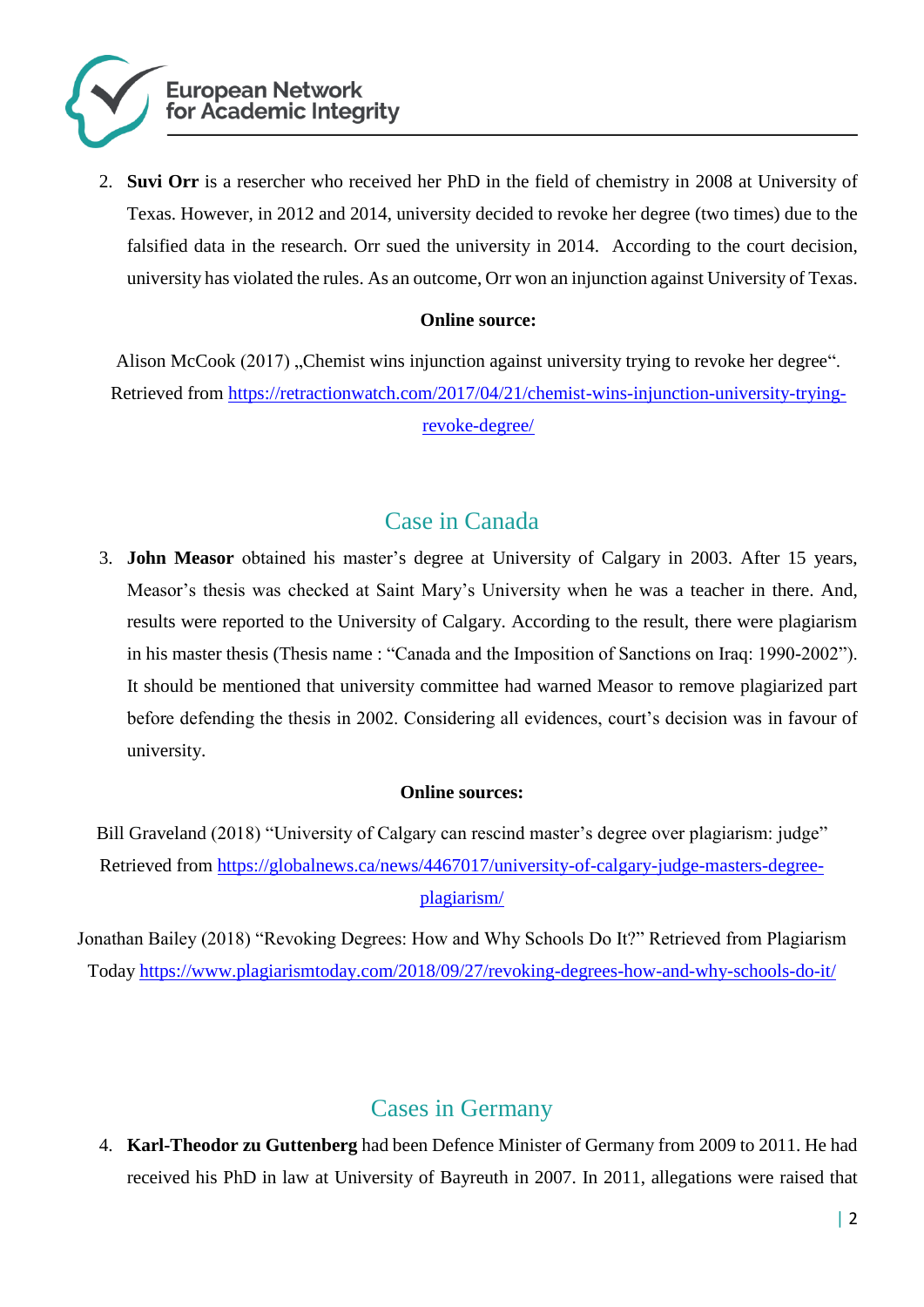

many passages of Guttenberg's final work had been copied word by word without any citations. Guttenberg had said that "I neither knowingly nor intentionally deceived". In 2011, University of Bayreuth revoked his doctorate. The same year, he resigned from all political posts.

#### **Online source:**

Helen Pidd (2011), German defence minister resigns in PhD plagiarism row". Retrieved from Guardian [https://www.theguardian.com/world/2011/mar/01/german-defence-minister-resigns](https://www.theguardian.com/world/2011/mar/01/german-defence-minister-resigns-plagiarism)[plagiarism](https://www.theguardian.com/world/2011/mar/01/german-defence-minister-resigns-plagiarism)

5. **Annette Schavan** had been Education Minister of Germany from 2005 to 2013. She had received her PhD in the filed of education, philosophy and catholic theology at Düsseldorf University in 1980. However, university decided to revoke her academic degree because of the plagiarism without showing the more than 60 sources in her thesis. However, she had denied the plagiarism and sued the University of Düsseldorf for invalidating her degree. Her doctoral degree had been revoked in 2013 and she resigned from her duty in the same year.

#### **Online sources:**

Ben Brumfield (2013) "German education minister loses PhD over plagiarized thesis". Retrieved from<https://edition.cnn.com/2013/02/06/world/europe/german-minister-plagiarism/index.html> BBC News (2013) "German minister Annette Schavan quits over plagiarism". Retrieved from <https://www.bbc.com/news/world-europe-21395102>

# Case in Hungary

6. **Pal Schmitt** had been President of Hungary from 2010 to 2012. He had received his PhD degree at Testnevelési Egyetem (University of Physical Education) in 1992. In 2012, media revealed that serious plagiarism had been found in Schmitt's doctoral thesis. According to the allegation, he had translated 16 pages of thesis from the article of a German author, Klaus Heinemann. Moreover, 180 pages of thesis had been translated from the work of Bulgarian academic, Nikolay Gueorguiev. After all these evidences, university revoked his degree in 2012 and in the same year, Pal Schmitt resigned his post.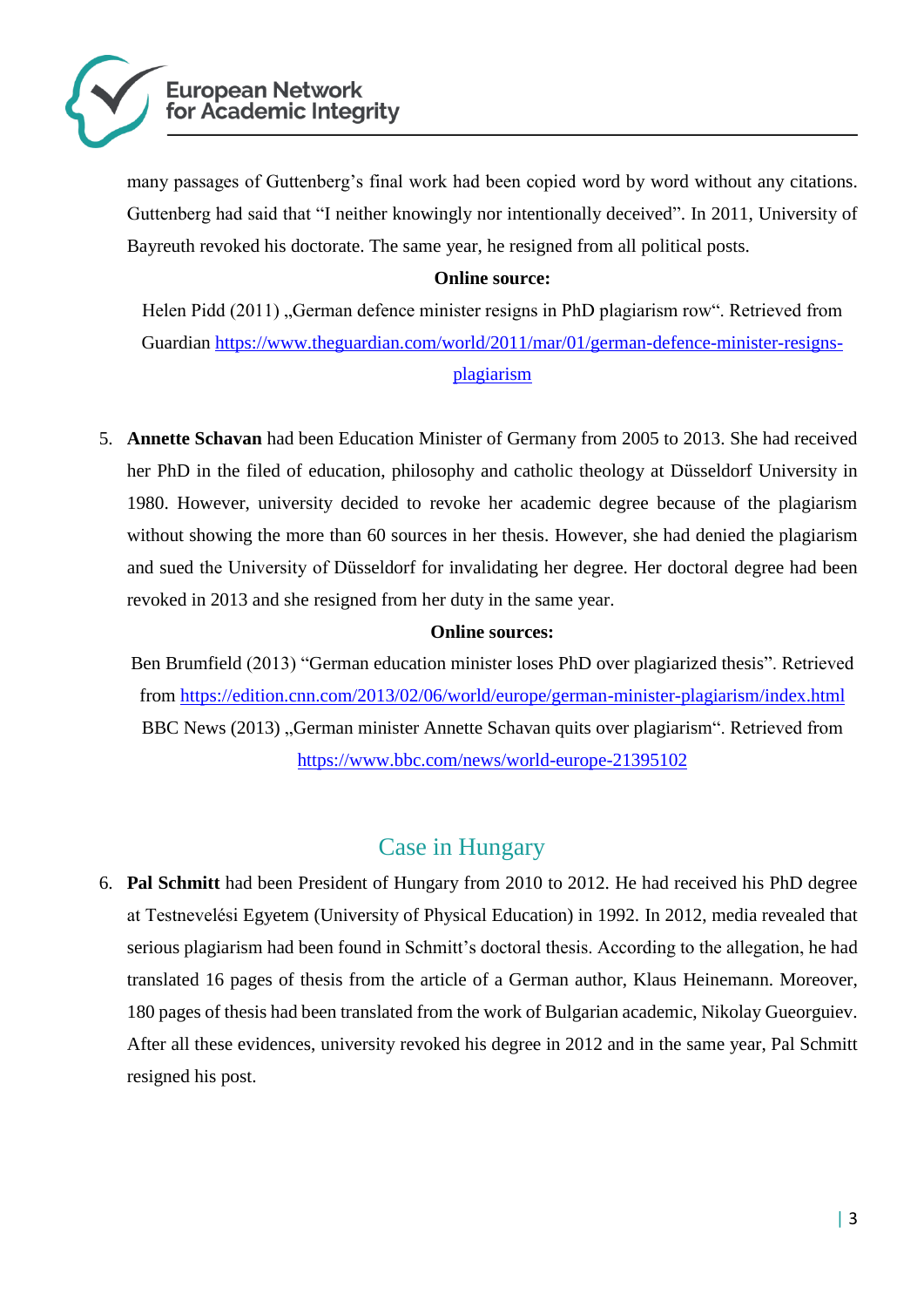

#### **Online source:**

Palko Karasz (2012), "Hungarian President Resigns Amid Plagiarism Scandal". Retrieved from [https://www.nytimes.com/2012/04/03/world/europe/hungarian-president-pal-schmitt-resigns-amid](https://www.nytimes.com/2012/04/03/world/europe/hungarian-president-pal-schmitt-resigns-amid-plagiarism-scandal.html)[plagiarism-scandal.html](https://www.nytimes.com/2012/04/03/world/europe/hungarian-president-pal-schmitt-resigns-amid-plagiarism-scandal.html)

# Case in Finland

7. **Male foreign student** had obtained master's degree in the field of physics at University of Eastern Finland in the year 2011. However, after awarding the degree, university had observed serious and continual research fraud in his final thesis. Student had strongly denied the plagiarism allegations and had appealed the university. According to the decision of the Administrative Court, student's master degree was revoked in 2013. However, the universities should find the mistakes at an earlier stages of the research process as court decision.

#### **Online source:**

Acatiimi [https://www.acatiimi.fi/7\\_2016/14.php](https://www.acatiimi.fi/7_2016/14.php)

# Cases in Spain

8. **Cristina Cifuentes** had been the regional leader of Madrid from 2015 to 2018. She had earned her master's degree in public law at King Juan Carlos University in 2012. Allegations about her academic degree had been lifted after six years. According to the investigations, she had not attended on the classes, exams and even had not completed her master thesis. Cifuentes had denied these irregularities. However, her academic degree was revoked in 2018. The same year, shoplifting video of Cristina Cifuentes emerged in media, which had happened seven years ago, and she resigned from her posts.

#### **Online source:**

Susana Urra (2018) "Madrid premier returns controversial master's degree, but blames university". Retrieved from El Pais

[https://english.elpais.com/elpais/2018/04/17/inenglish/1523950657\\_212474.html](https://english.elpais.com/elpais/2018/04/17/inenglish/1523950657_212474.html)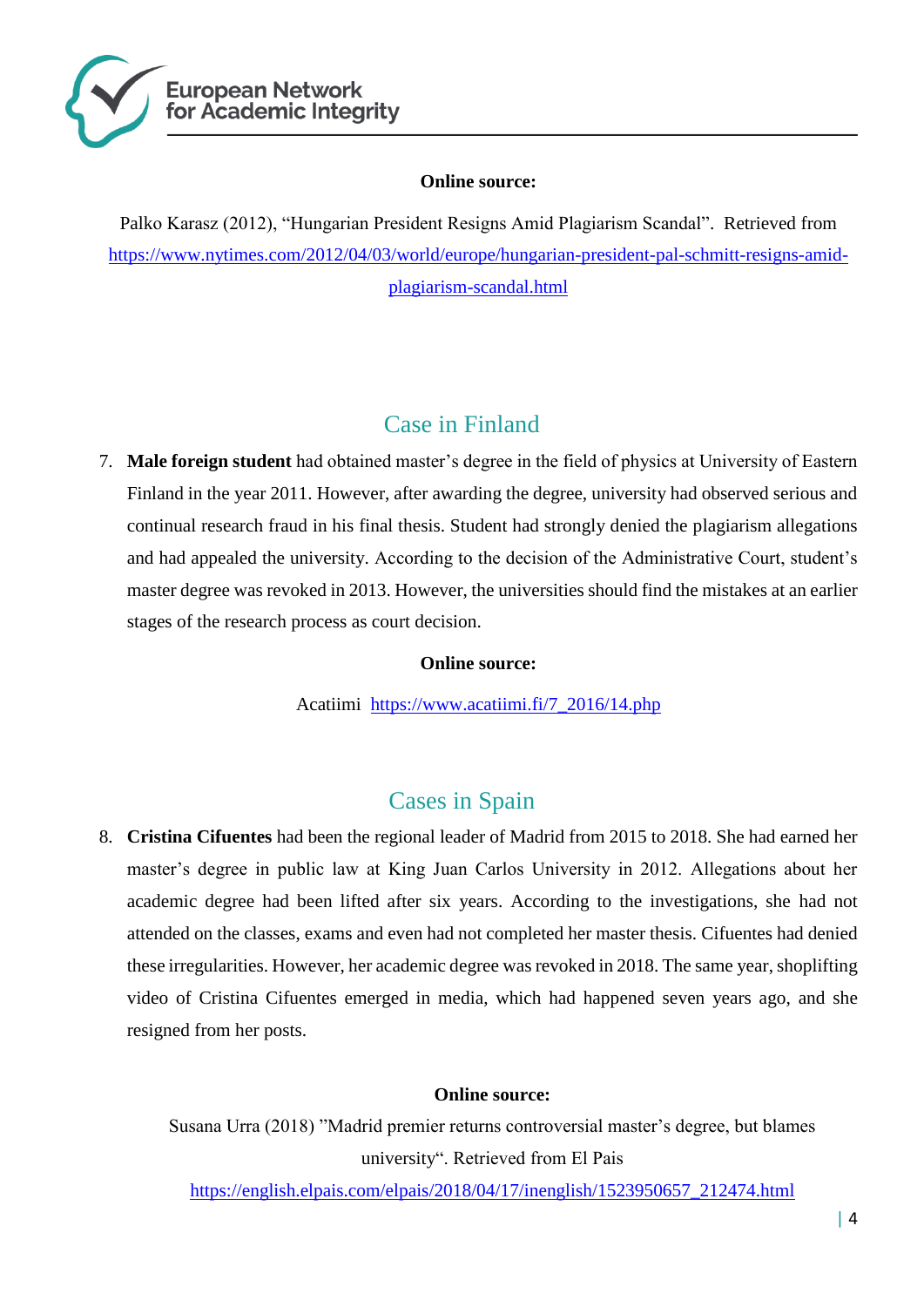

9. **Pablo Casado** is Spanish politician and president of People's Party (PP) who had been graduated from master program of regional and local law at King Juan Carlos University. After the academic scandal of Cristina Cifuentes, Casado claimed that he also had not participated in classes, exams and final master thesis because of the university requirements. According to the university, after graduation of Casado in 2009, the university system had changed to the European Union's Bologna Process. Therefore, investigations in 2018 showed that Casado had fulfilled all academic obligations according to the old requirements of the university.

#### **Online source:**

Urra and Hunter (2018), Master's degree scandal deepens, as another PP politician admits not going to class". Retrieved from El Pais

[https://english.elpais.com/elpais/2018/04/10/inenglish/1523345735\\_964396.html](https://english.elpais.com/elpais/2018/04/10/inenglish/1523345735_964396.html)

10. **Carmen Monton** had been Spain's Health Minister from June 2018 to September 2018. She earned her master's degree in the field of interdisciplinary gender studies at King Juan Carlos University in 2011. According to the investigations, plagiarism was detected in her dissertation from Wikipedia and other websites. Carmen Monton had denied plagiarism allegations. She could keep her academic degree, however, Monton resigned from her job in September 2018.

#### **Online source:**

Sam Jones (2018) "Spain's health minister quits over degree scandal". Retrieved from El Pais [https://www.theguardian.com/world/2018/sep/12/spain-health-minister-carmen-monton-resigns-masters](https://www.theguardian.com/world/2018/sep/12/spain-health-minister-carmen-monton-resigns-masters-degree-irregularities)[degree-irregularities](https://www.theguardian.com/world/2018/sep/12/spain-health-minister-carmen-monton-resigns-masters-degree-irregularities)

## Case in Czech Republic

11. **Female student** had received master's degree Palacky University in Olomouc in 2015. After four years, it was revealed that student had made academic fraud in her final state exam. According to the university proofs, student had cheated by using earbuds. Despite the evidences, in 2019, student had sued the university and court decision was in favor of student. Court also had added that examiners should detect fraud during the exam and in this case, it would be handled by disciplinary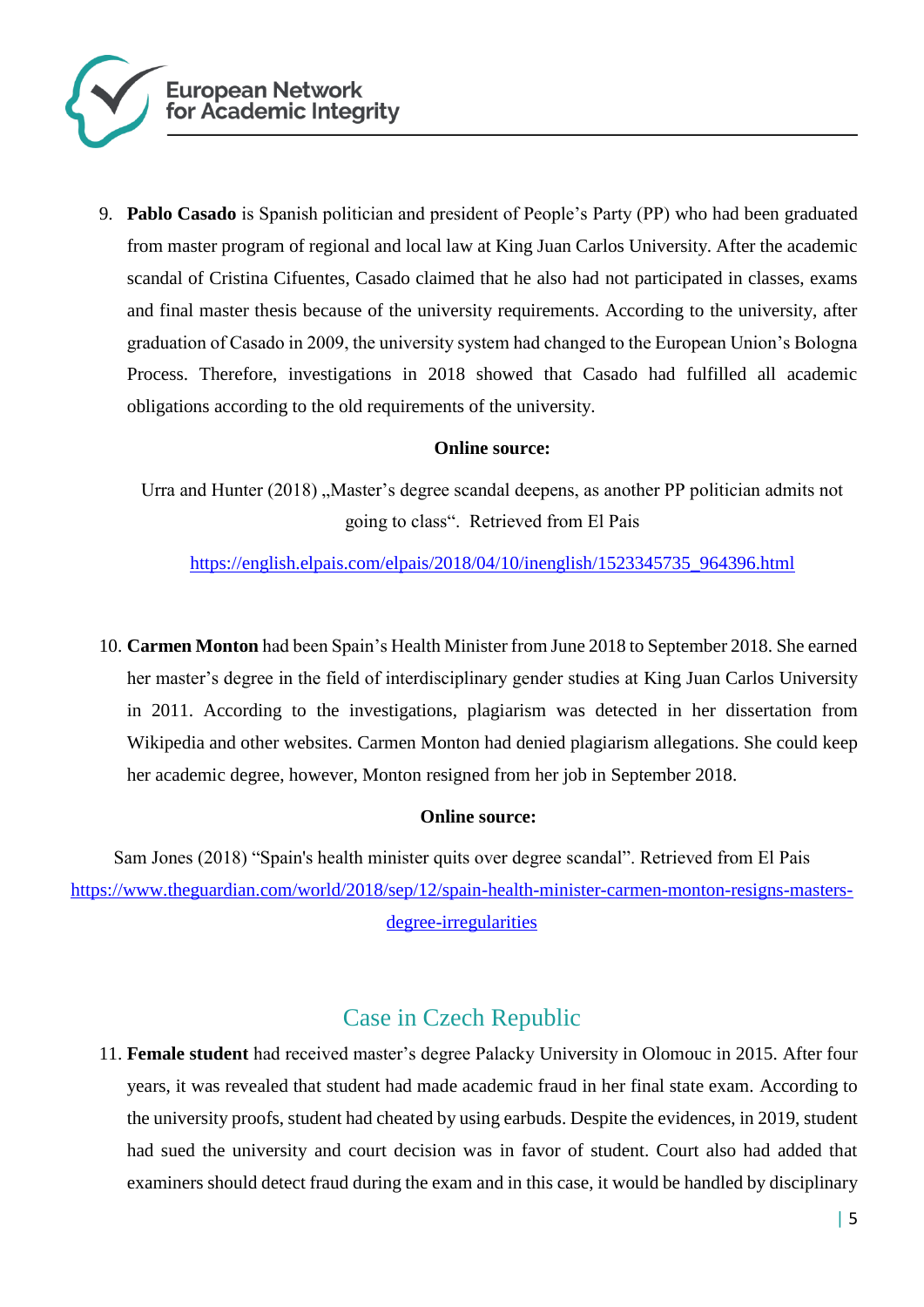

committee of university. However, it is expected that this case will establish new legislation in this field in Czech Republic.

#### **Online source:**

ČT24 (2019) [https://ct24.ceskatelevize.cz/regiony/2852324-studentka-mela-u-statnic-v-uchu](https://ct24.ceskatelevize.cz/regiony/2852324-studentka-mela-u-statnic-v-uchu-sluchatko-univerzita-ji-chtela-odebrat-titul-soud)[sluchatko-univerzita-ji-chtela-odebrat-titul-soud](https://ct24.ceskatelevize.cz/regiony/2852324-studentka-mela-u-statnic-v-uchu-sluchatko-univerzita-ji-chtela-odebrat-titul-soud)

### Case in Slovakia

12. **Igor Matovič** is current Prime Minister in Slovakia. He obtained his master degree at Faculty of Management at Comenius University in 1998. In 2020, he is accused copying sentences in his thesis from other authors' articles without quotations. However, there is no certain legislation in order to revoke academic degrees in Slovakia. This is why any further investigation was not implemented in this example. In addition, Igor Matovič is not only politician in Slovakia, who had accused for plagiarism in final thesis. Some other slovakian politicians such as Andrej Danko, Boris Kollar, Branislav Groehling are also in this list.

#### **Online sources:**

Julius Kravjar (2020) "Recent High Politicians' Plagiarism Cases in Slovakia"

Retrieved from ENAI Newsletter

<https://mailchi.mp/42300684070e/enai-august2020?e=7007dc92d8#mctoc1>

DPA International (2020) "Slovakian Prime Minister Matovic latest to be accused of plagiarism" [https://www.dpa-international.com/topic/slovakian-prime-minister-matovic-latest-accused](https://www.dpa-international.com/topic/slovakian-prime-minister-matovic-latest-accused-plagiarism-urn:newsml:dpa.com:20090101:200716-99-821241)[plagiarism-urn:newsml:dpa.com:20090101:200716-99-821241](https://www.dpa-international.com/topic/slovakian-prime-minister-matovic-latest-accused-plagiarism-urn:newsml:dpa.com:20090101:200716-99-821241)

## Case in Romania

13. **Victor Ponta** had been Prime Minister of Romania from 2012 to 2015. He had received his PhD degree at University of Bucharest in 2003. In 2012, he was accused because of the plagiarism and absence of clear attribution of sources in his doctorate work. At the same year, different committees were created to investigate the process. They made different decisions. Ponto appealed the given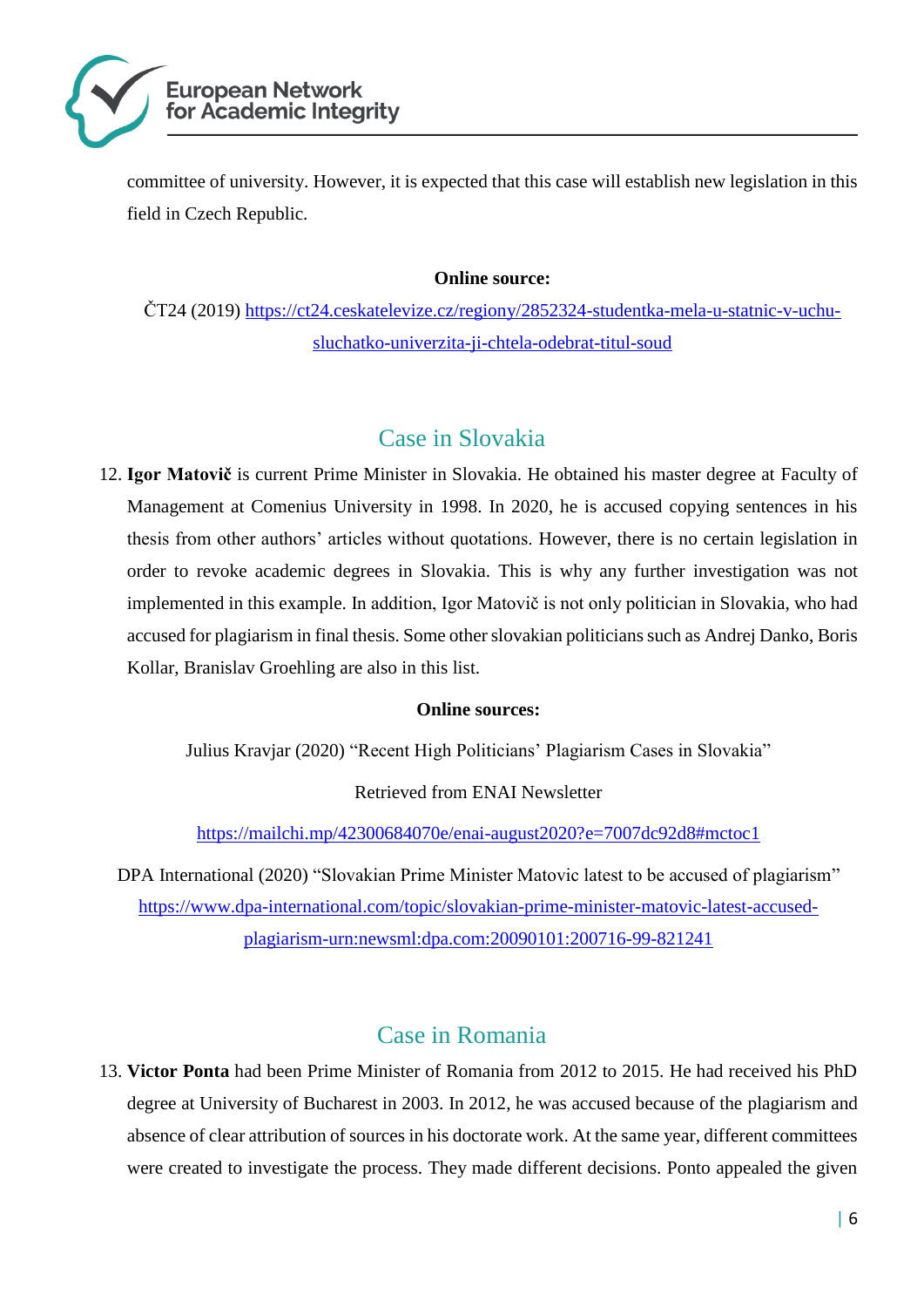

decisions to the court, but it was rejected. Ponta's degree was revoked in 2014. However, he resigned in 2015 because of other reasons. Moreover, Ponta is not only politician in Romania, who had been accused of plagiarism. Corina Dumitrescu, Ioan Mang, Liviu Pop are also in this list. And they had resigned after allegations.

#### **Online sources:**

Jonathan Bailey (2012), "The Plagiarism Insanity in Romania" Retrieved from Plagiarism Today <https://www.plagiarismtoday.com/2012/07/02/the-plagiarism-insanity-in-romania/>

Irina Popescu (2016) "Former PM Victor Ponta may be disbarred after losing doctor degree". Retrieved from Romania-Insider.com [https://www.romania-insider.com/former-pm-victor-ponta](https://www.romania-insider.com/former-pm-victor-ponta-might-excluded-bucharest-bar)[might-excluded-bucharest-bar](https://www.romania-insider.com/former-pm-victor-ponta-might-excluded-bucharest-bar)

### Case in Albania

14. **Evis Kushi** is new Minister of Education in Albania. She obtained her PhD in Staffordshire University (UK) in 2008. However, in 2020, after she became new education minister, she was accused of plagiarism in her doctorate work. The name of her published article is "Political transition, Corruption and income inequality in new democracies. Special case Albania". According to the allegations, 90 percent of work had been plagiarized from other publications. Kushi denies plagiarism rumours and she still execute her duty. In addition, Albania government has not issued a statement about it. It should be noted that Evis Kushi is not only politician in Albania that accused of plagiarism. MP Taulant Balla, Health Minister Ogerta Manastirliu, Director of the National Information Society Miranda Karcanaj, Former Ministeer of Defense Mimi Kodheli, SP Deputy Blerina Gjylameti, former Deputy Minister of Education Ervin Demo are also include in this list. However, none of these cases has ended with revoking degrees. Moreover, none of these politicians had resigned after allegations except Ervin Demo.

#### **Online sources:**

Jonathan Bailey (2020) "The Ongoing Albanian Plagiarism Crisis"

Retrieved from [https://www.plagiarismtoday.com/2020/09/30/the-ongoing-albanian-plagiarism](https://www.plagiarismtoday.com/2020/09/30/the-ongoing-albanian-plagiarism-crisis/)[crisis/](https://www.plagiarismtoday.com/2020/09/30/the-ongoing-albanian-plagiarism-crisis/)

Tirana Times (2020) "Minister of Education accused of plagiarism"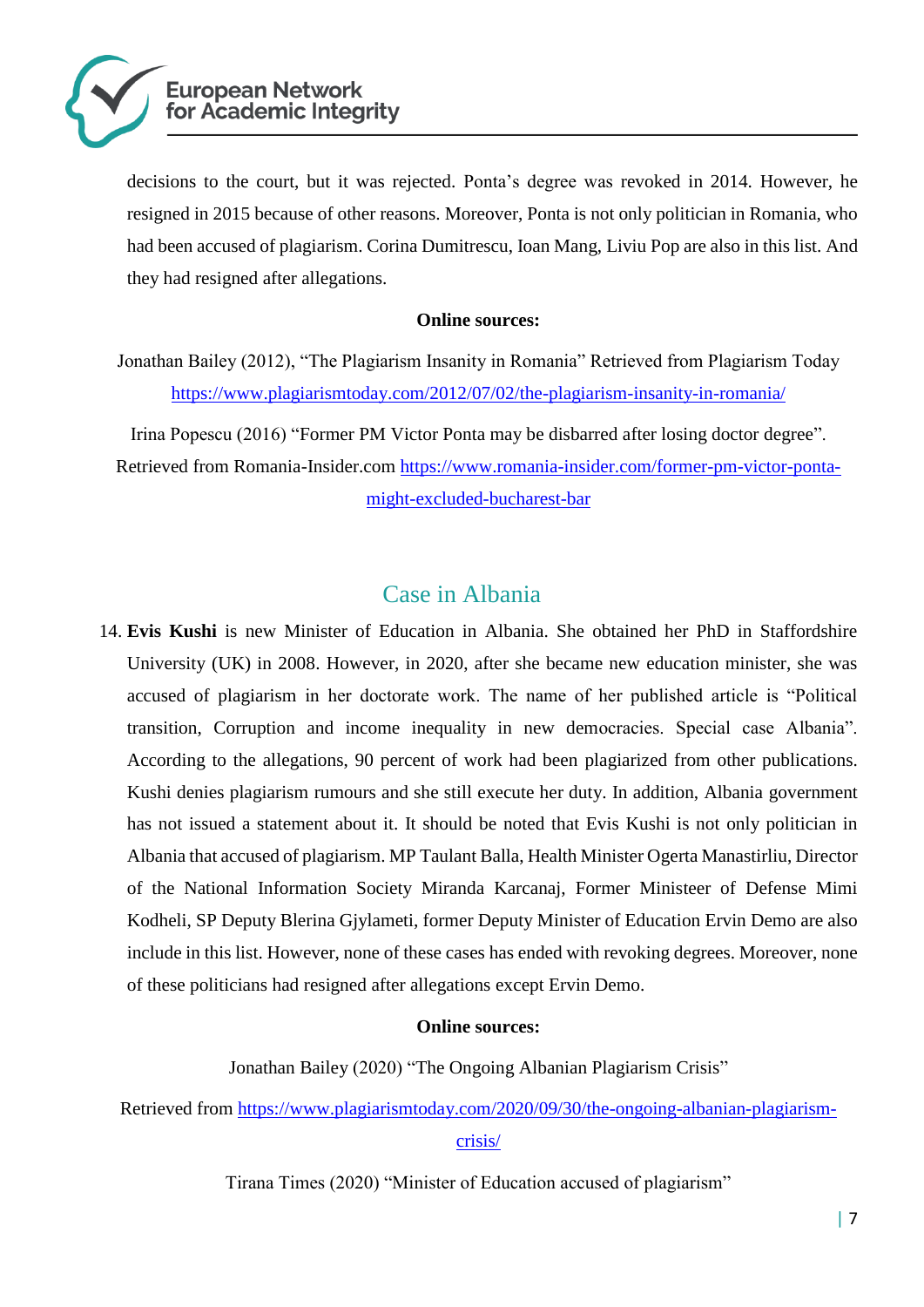

Retrieved from<https://www.tiranatimes.com/?p=147294>

### Case in Japan

15. **Serkan Anilir** had been a assistant professor at University of Tokyo who had received PhD of Engineering at the same university in 2003. Due to the doubtful resume of Serkan Anilir, university decides to investigate the details of his academic career. According to the investigations, falsifying and lying had been found on his resume. As a result, his degree was revoked in 2010 and his assistant professor career was ended at university.

#### **Online source:**

Akky Akimoto (2013) "CV frauds revealed by diligent online fact checks". Retrieved from [https://www.japantimes.co.jp/life/2013/01/16/digital/cv-frauds-revealed-by-diligent-online-fact](https://www.japantimes.co.jp/life/2013/01/16/digital/cv-frauds-revealed-by-diligent-online-fact-checks/)[checks/](https://www.japantimes.co.jp/life/2013/01/16/digital/cv-frauds-revealed-by-diligent-online-fact-checks/)

## Conclusion.

Revocation of academic degrees is the result of academic dishonesty. In this paper, we showed some of real-life examples of people who had faced with this issue. As it mentioned before, not all cases end with the revoking of degrees. Because, in some countries, there is no proper educational legislation to revoke an academic degree. Of course, this is not the only reason. It should be noted that revoking of degrees is not easy process for both universities and students. Mostly, students sue the university and the final decision is given by courts by considering all evidences (You can see more academic court cases for different reasons in the article by Jonathan Bailey (2017) at https://www.plagiarismtoday.com/2017/02/07/academicplagiarism-real-courts/). These cases happen even in the most prestigious universities in the world. What can be done to prevent this at first place? From all these academic based revocation cases, we can see that the main reasons of revocation problems are the lack of reliable ethical culture and standards in education system. Students clearly should be informed about the importance of academic integrity when they are accepted by university. And if committees of universities investigate plagiarism or cheating at first place before awarding degree, this can prevent majority of these cases. This is why law and policy of higher education institutions need to prepared by considering promotion of more ethical and disciplinary approach.